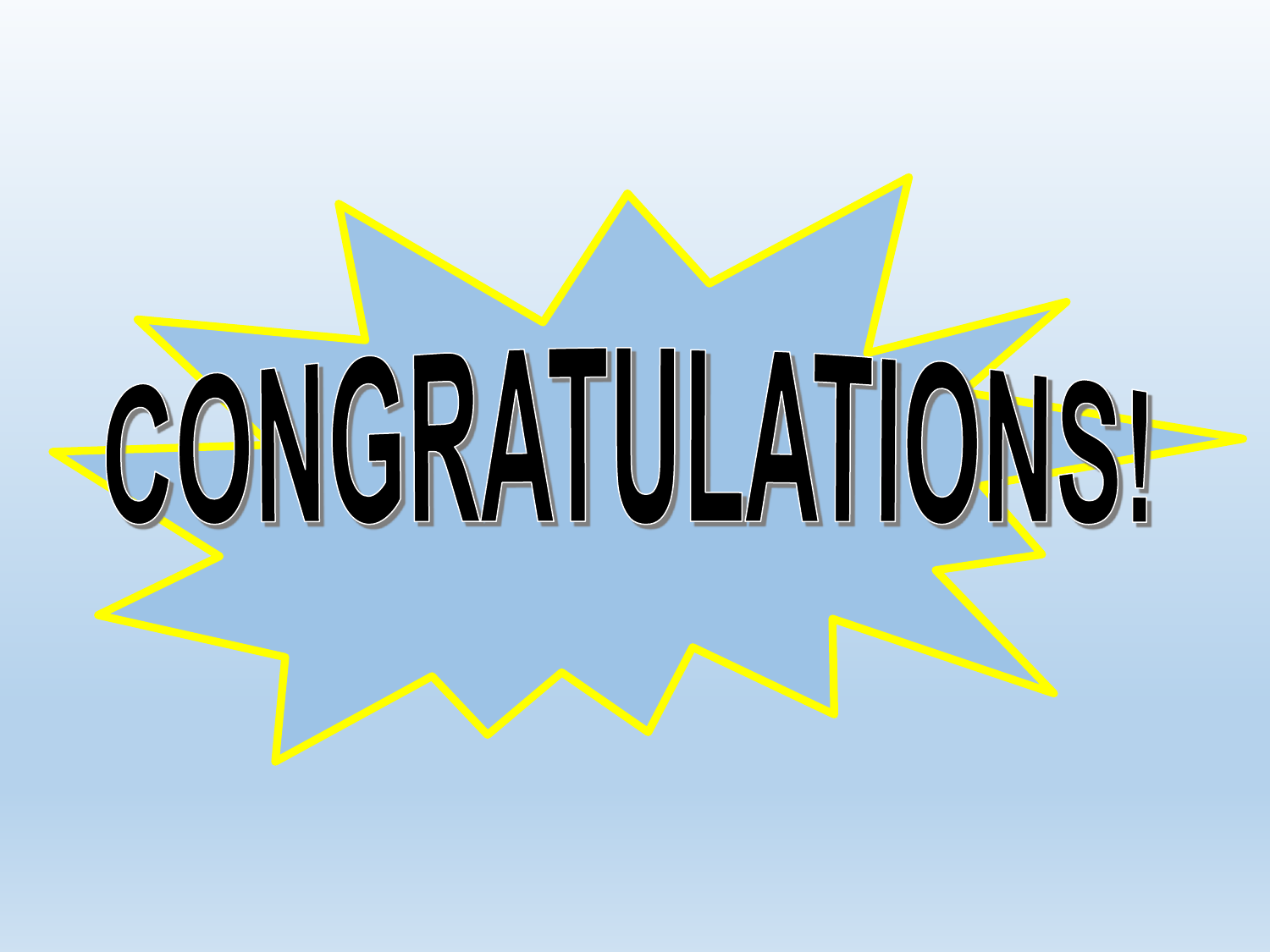## You have received an award from ISA



# **How do you get your money???????????**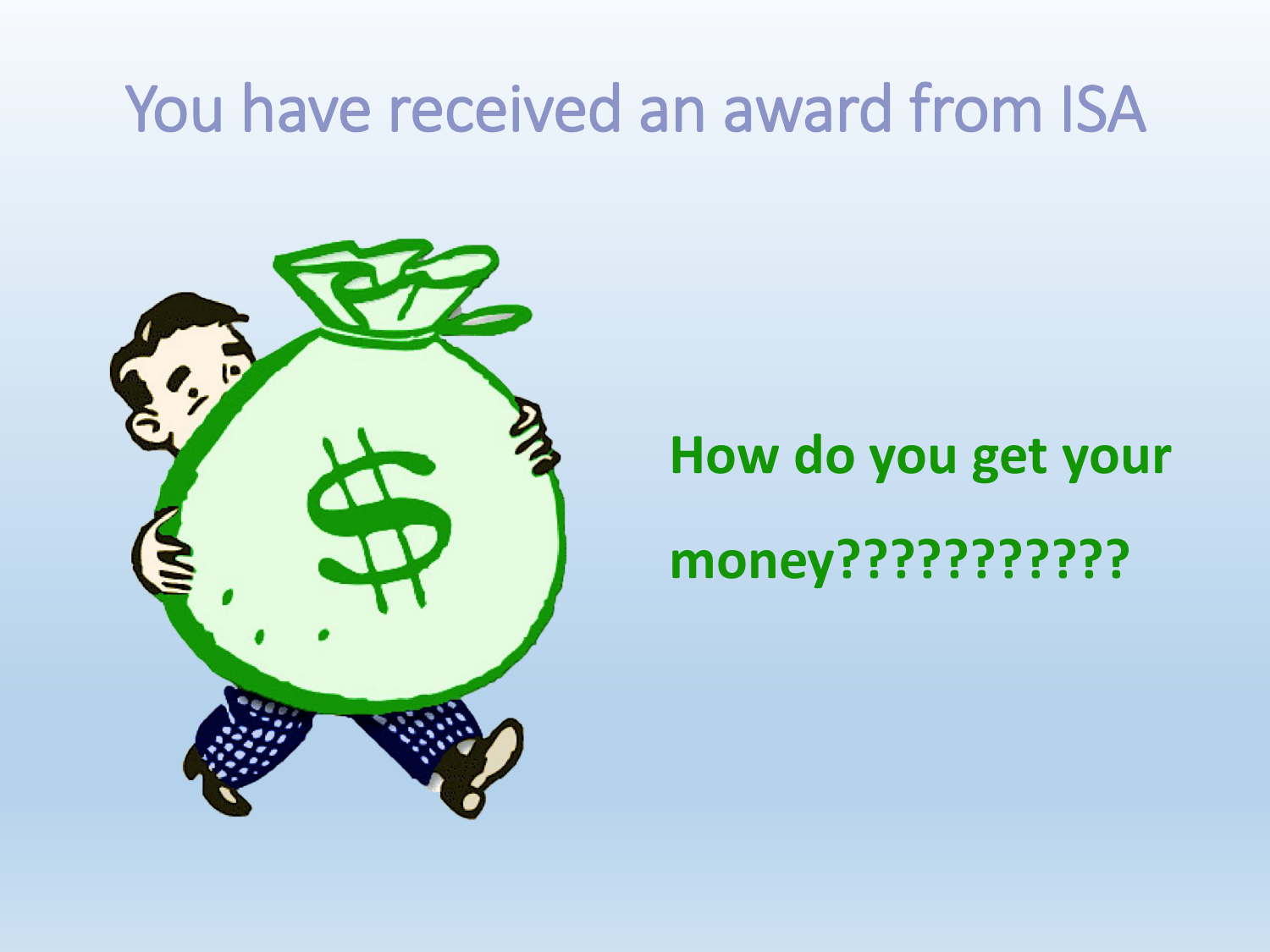Show proof of IRB approval or waiver For information: irb.unc.edu

For on-line application: https://irbis2.research.unc.edu/irb/

> Any research involving human or animal subjects proposed by faculty, staff, or students must be reviewed and approved by the Office of Human Research Ethics before research may begin.



The IBRB approval or waiver must be turned into Joanna Shuett before the award can be paid.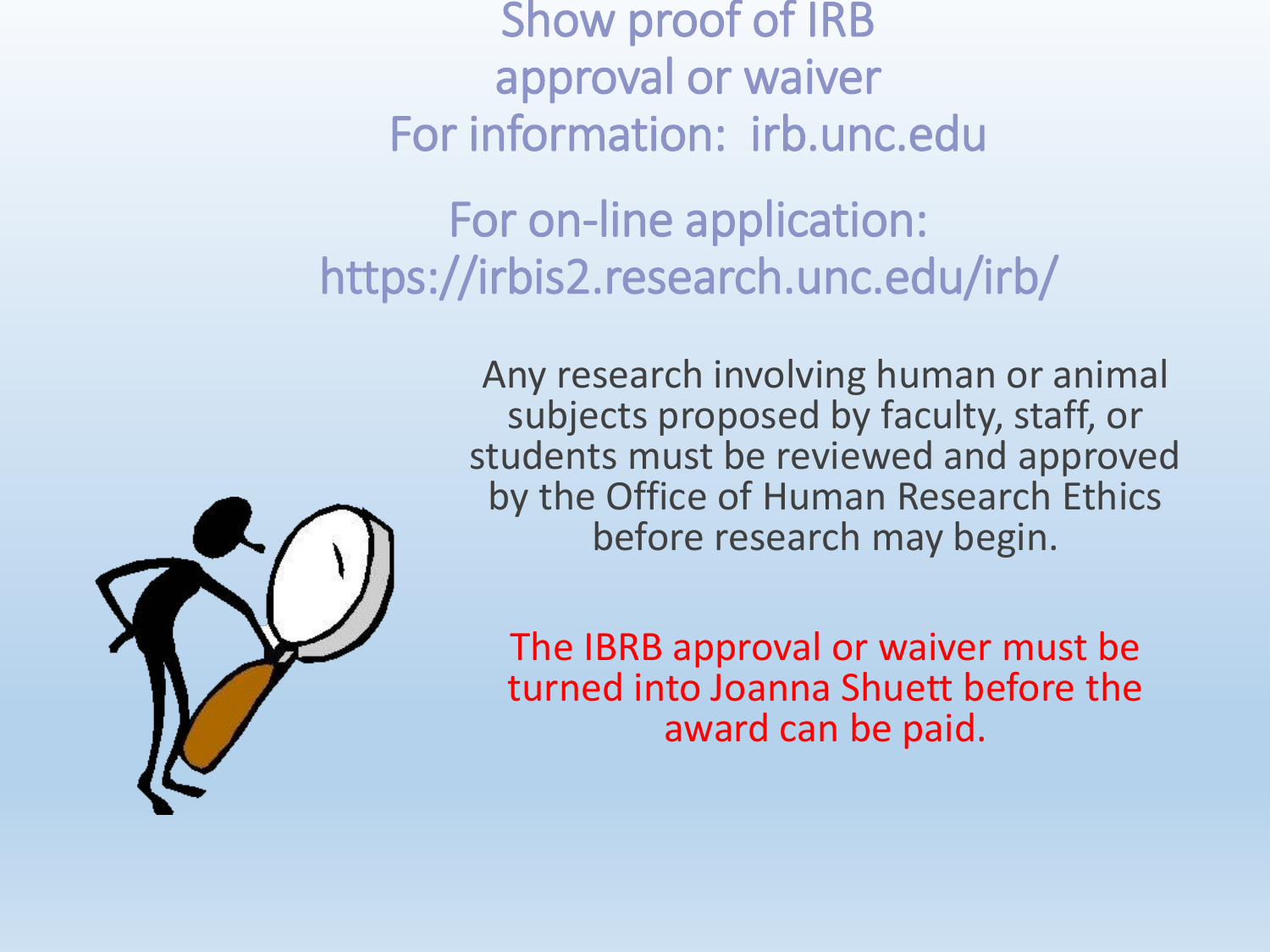The first step in determining if your project requires review is to read the OHRE's IRB Online Submission Guide.

Please make IRB determination as early as possible as the process is subject to the OHRE's review schedule.

Email IRB approval or waiver to: [joshuett@email.unc.edu](mailto:joshuett@email.unc.edu)

REMEMBER: NOTHING CAN BE PROCESSED UNTIL YOU HAVE YOUR IRB APPROVAL OR WAIVER!

APPROVED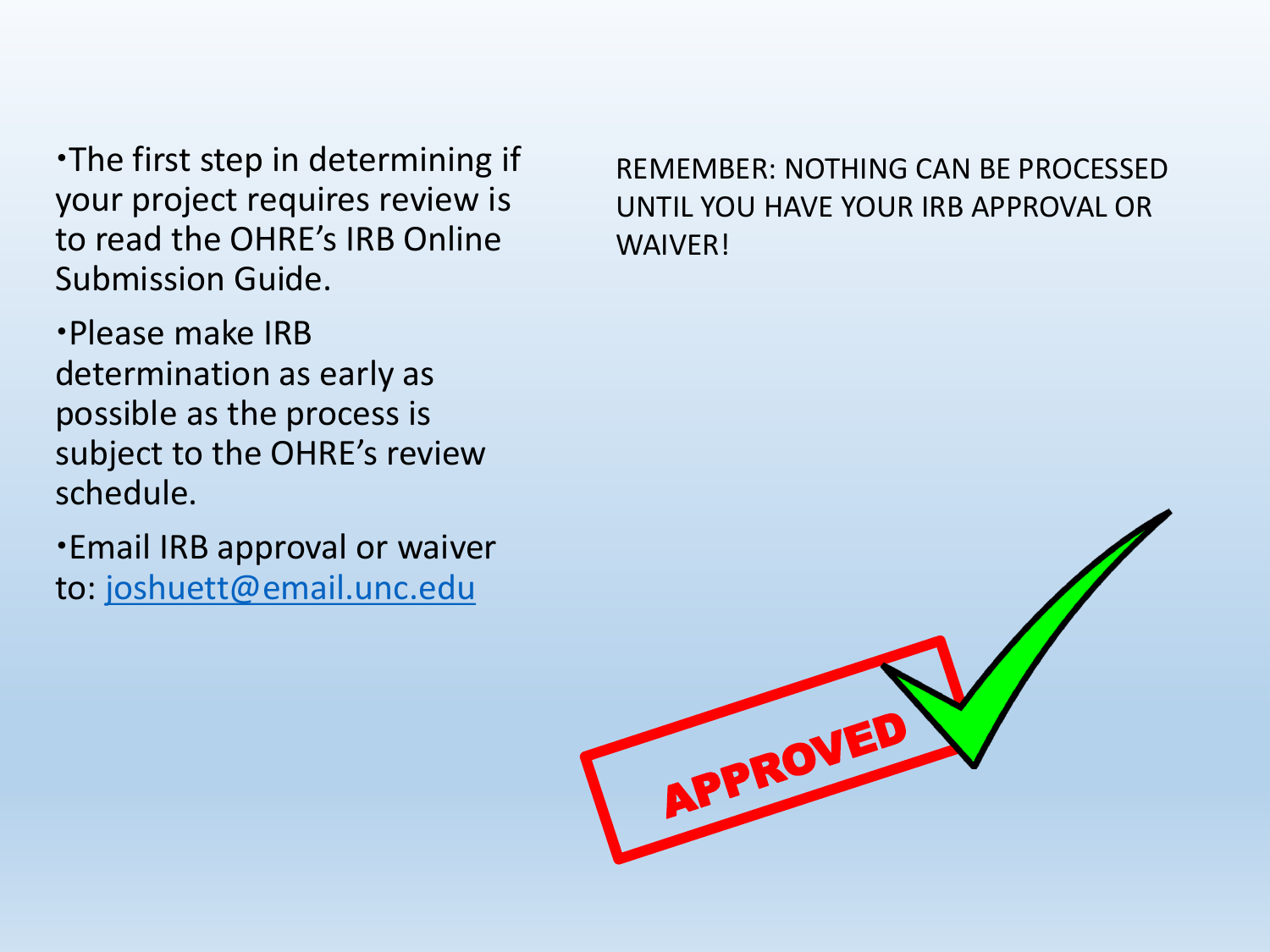## Award Payment

Your award will be paid in GradStar. The funds will be forwarded to your UNC Student Account and first applied to any outstanding balance and the remainder will be forwarded to your personal checking account as a refund (you must first set up your UNC student account to have your refunds forwarded to your checking account). All payments in Gradstar are reviewed by the Financial Aid office and this may affect your Financial Aid award (as applicable).

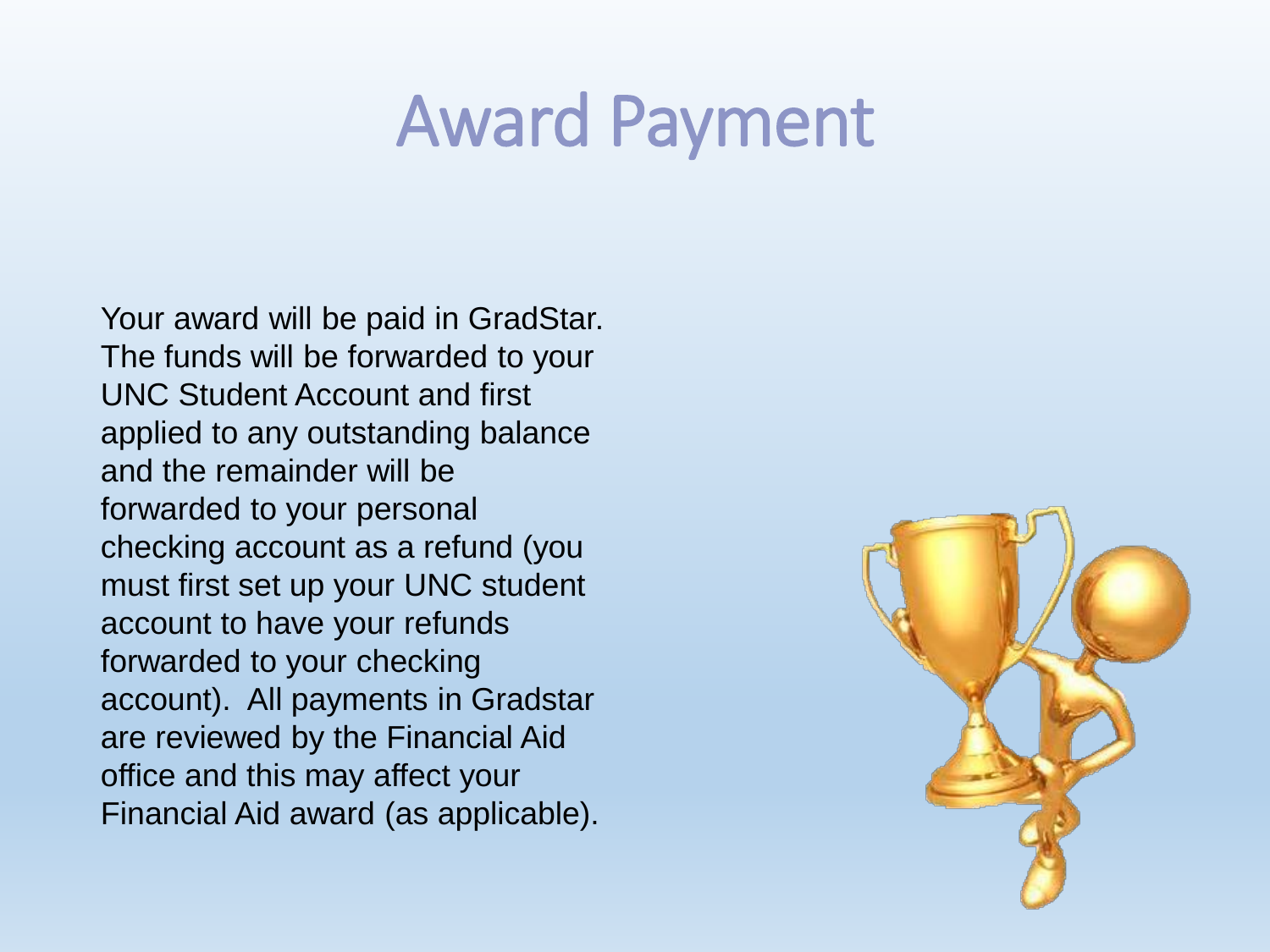## What do you need to obtain funds?



- IRB approval or waiver
- Set up your UNC Student Account to forward your refunds to your personal checking account.
- If stated on your award letter, attend the meeting scheduled to review any other requirements.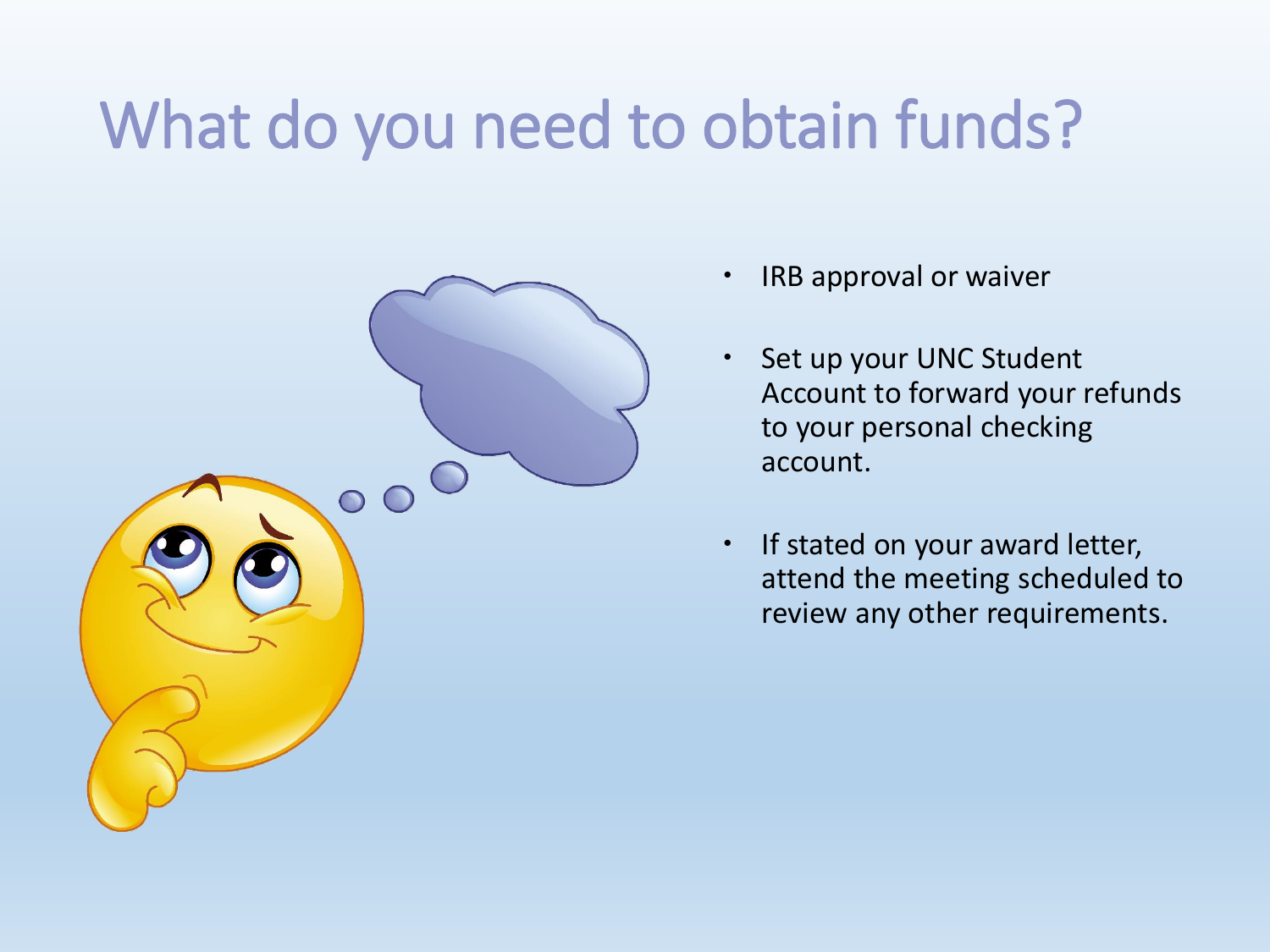## Review your Award Letter

Whether you are receiving a Pre-dissertation or Dissertation award, please review the terms of your award.

#### Remember to credit the Institute in any publication based on the research!

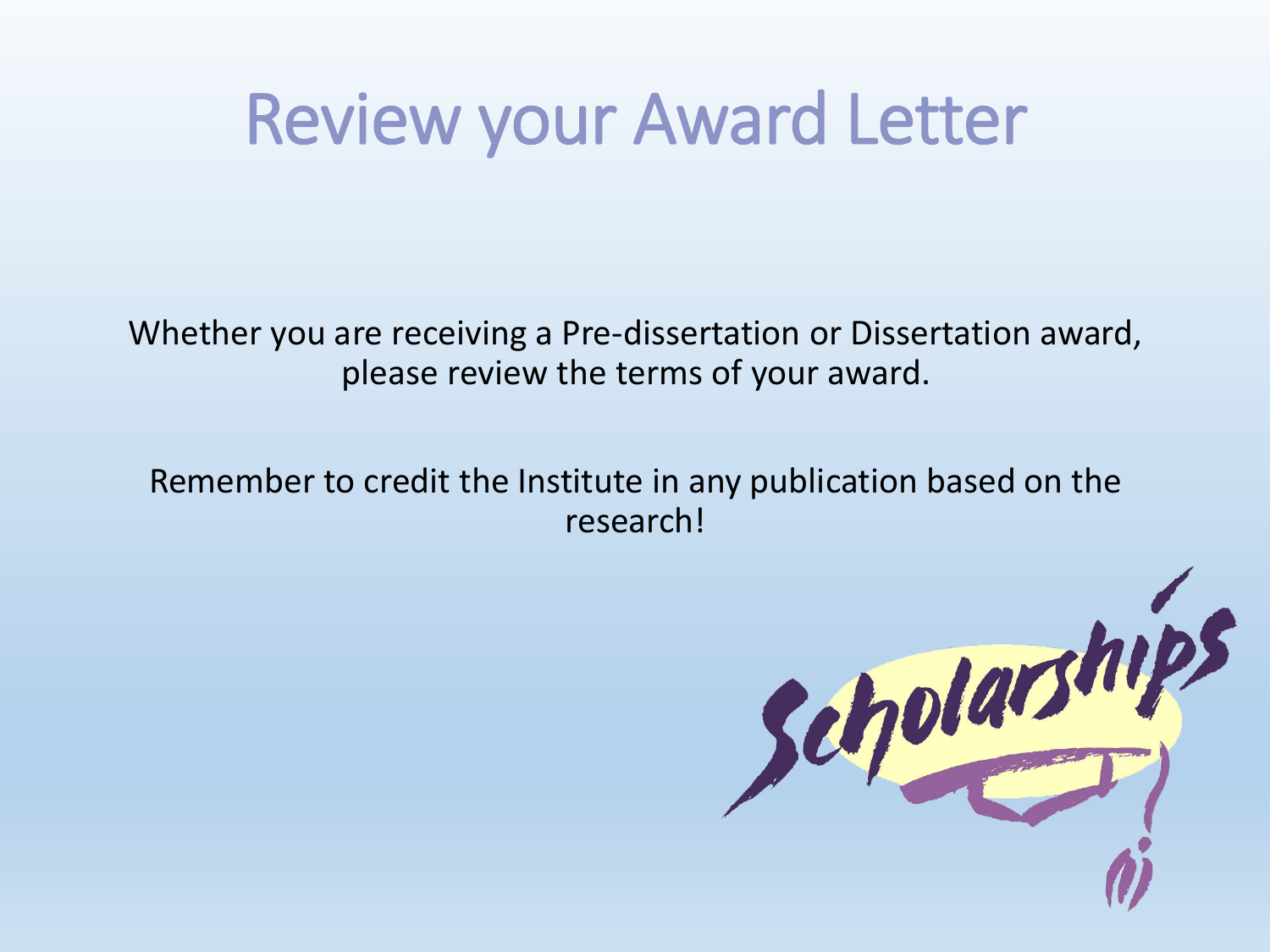**Cuba** 

Regulations for travelling to Cuba require a few extra steps. Subject to change.

Check current regulations as established by the Office of Foreign Assets Control (OFAC) of the Department of Treasury.

Check Cuba Research Protocol at:

<http://isa.unc.edu/programs-activities/cuba-program/>

Provide proof of affiliation from a Cuban academic or research institution to conduct research in Cuba. This is necessary even for preliminary research projects.

Know the difference between license to travel and a visa!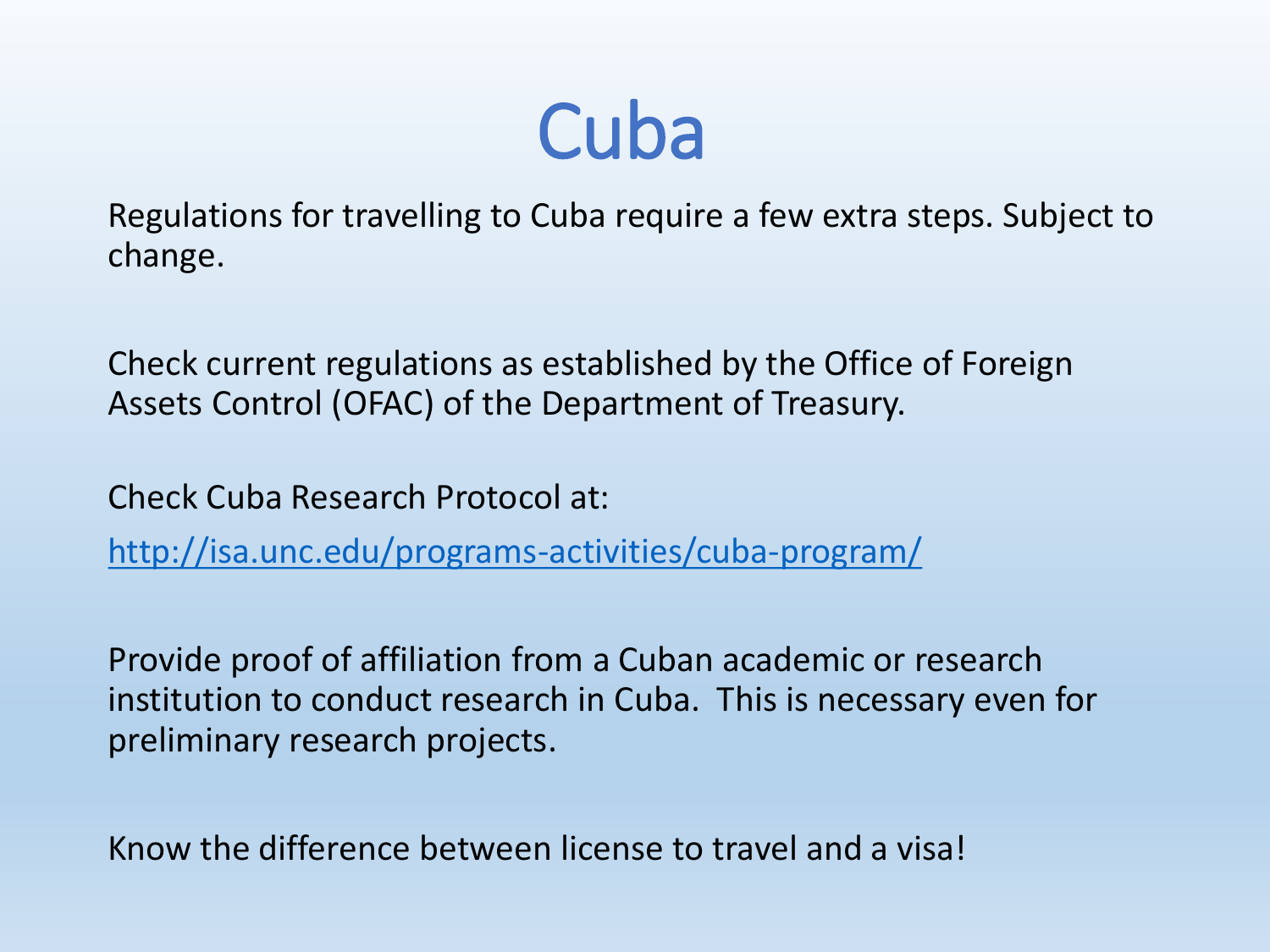

Periodically *during* your stay abroad and *before* travelling home, **BACK UP** data from computer, phone, camera or other electronic devices. If your device is damaged, stolen or confiscated you will not lose the information!

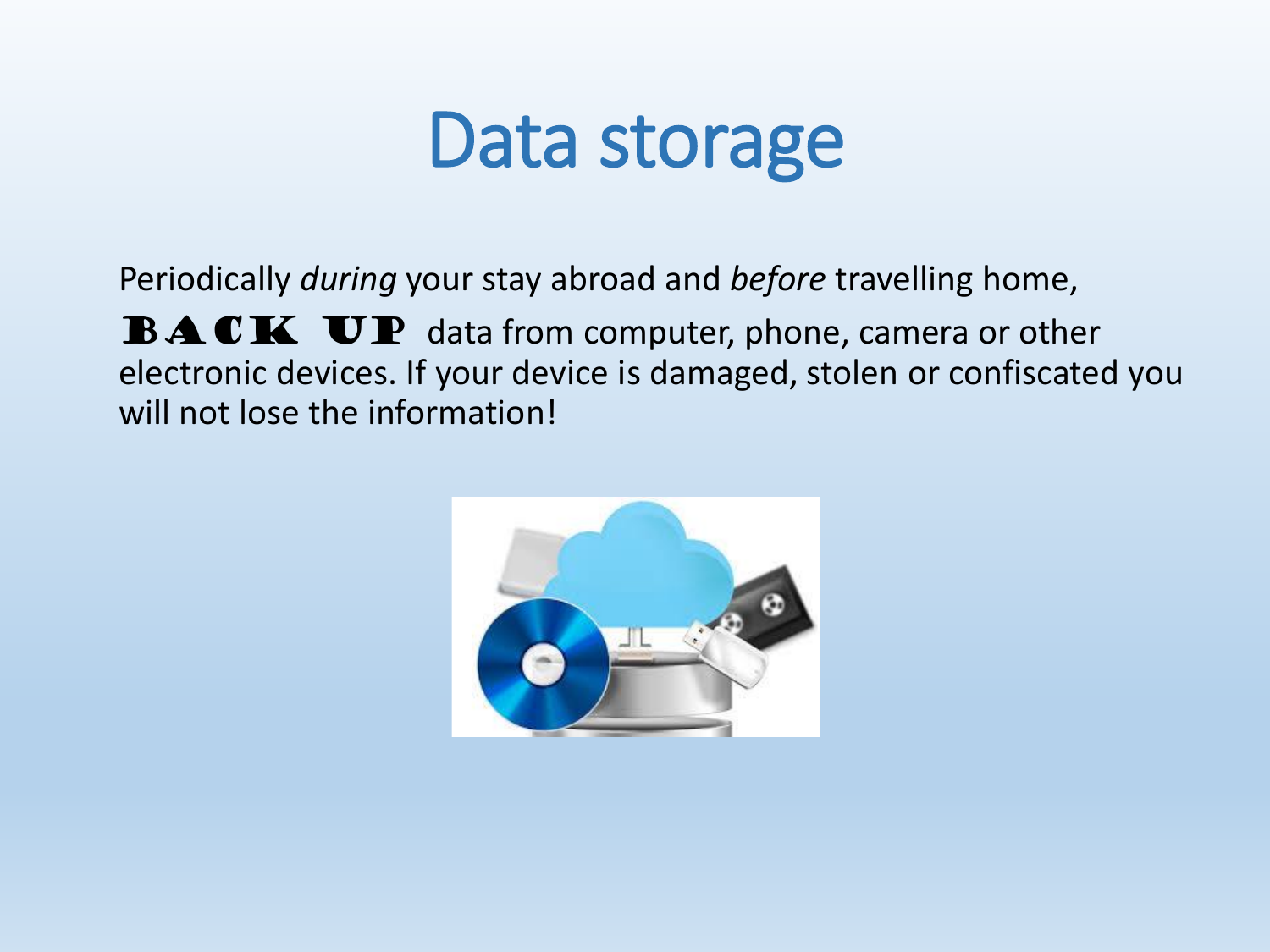### International Travel Insurance

- All faculty, staff, and students traveling abroad in affiliation with the University are required to purchase international travel insurance, provided by GeoBlue.
- You need to wait and request coverage once your travel dates are confirmed and formal approval granted by email from the Provost Office
- Contact Janet Hoernke (Janet Hoernke@unc.edu) and provide the following information:
	- Name
	- Date of birth
	- Gender
	- Dates of travel (starting and end date)
	- Address (preferred address is "international" location, if known at the time of the roster submission. Otherwise, your home address)
	- Home country
		- If traveling to your home country, you do not need insurance if you would otherwise be covered there. If traveling to additional country you will need insurance for time in that country.
	- Host city and country
	- Email address
	- Arrange payment directly with Janet.
- RATE \$1.50/DAY (subject to change)
	- Rates may be increasing in June.
- examples:
	- $\cdot$  1.50  $*$  14 days = \$21.00
	- $\cdot$  1.50  $*$  30 days = \$45.00
	- $\cdot$  1.50  $*$  65 days = \$97.50

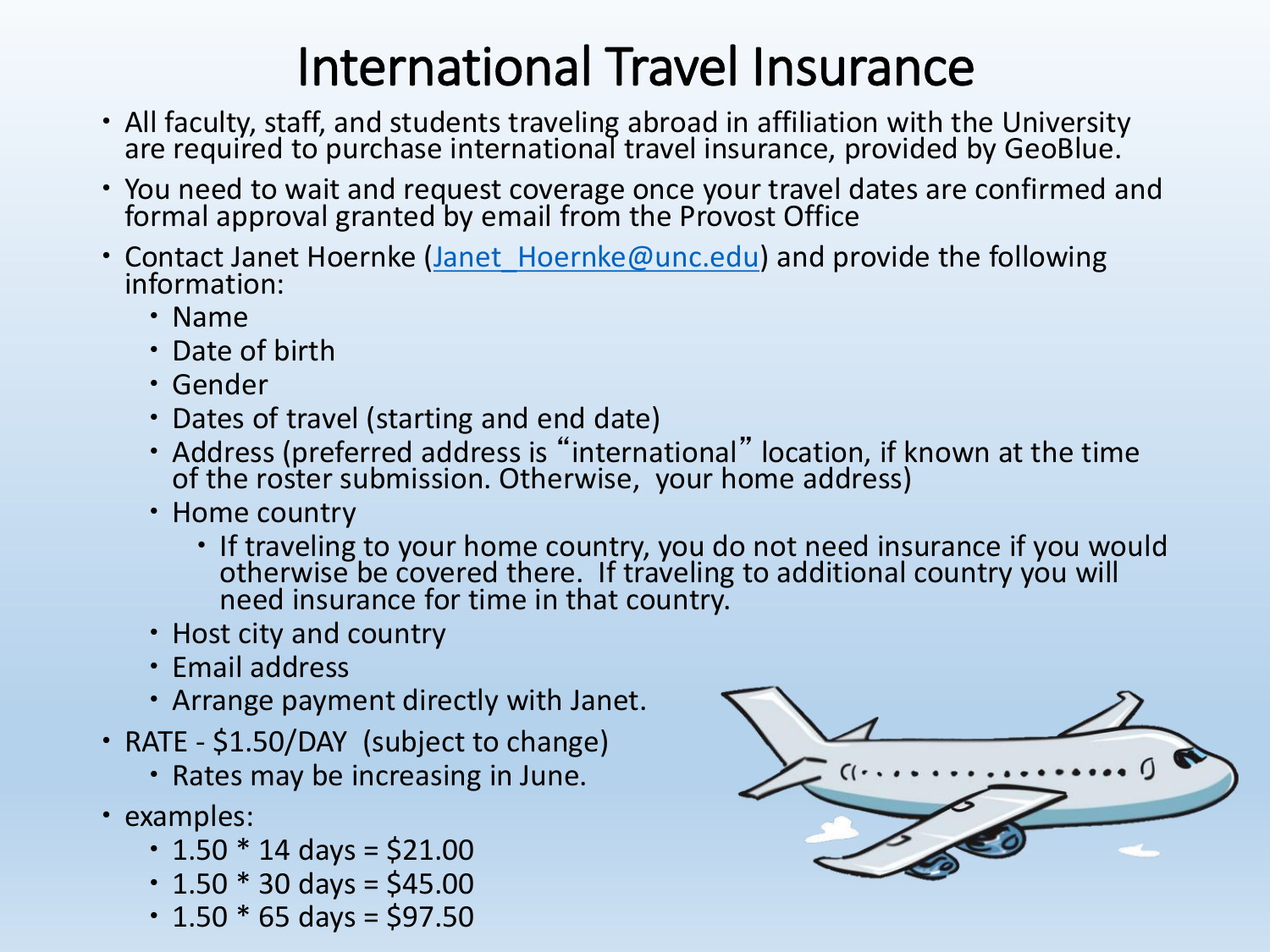## **Global Travel Registry**

<https://global.unc.edu/travel-operations/travel-policies/>

- All UNC students, faculty, and staff traveling on UNC programs, projects, or business are **required** to seek approval via the RASR system.
- Review the UNC Travel policy to countries with current warnings and restrictions. Please visit [https://global.unc.edu/travel-operations/travel](https://global.unc.edu/travel-operations/travel-policies/updated-consideration/)policies/updated-consideration/. You may need to complete a release form.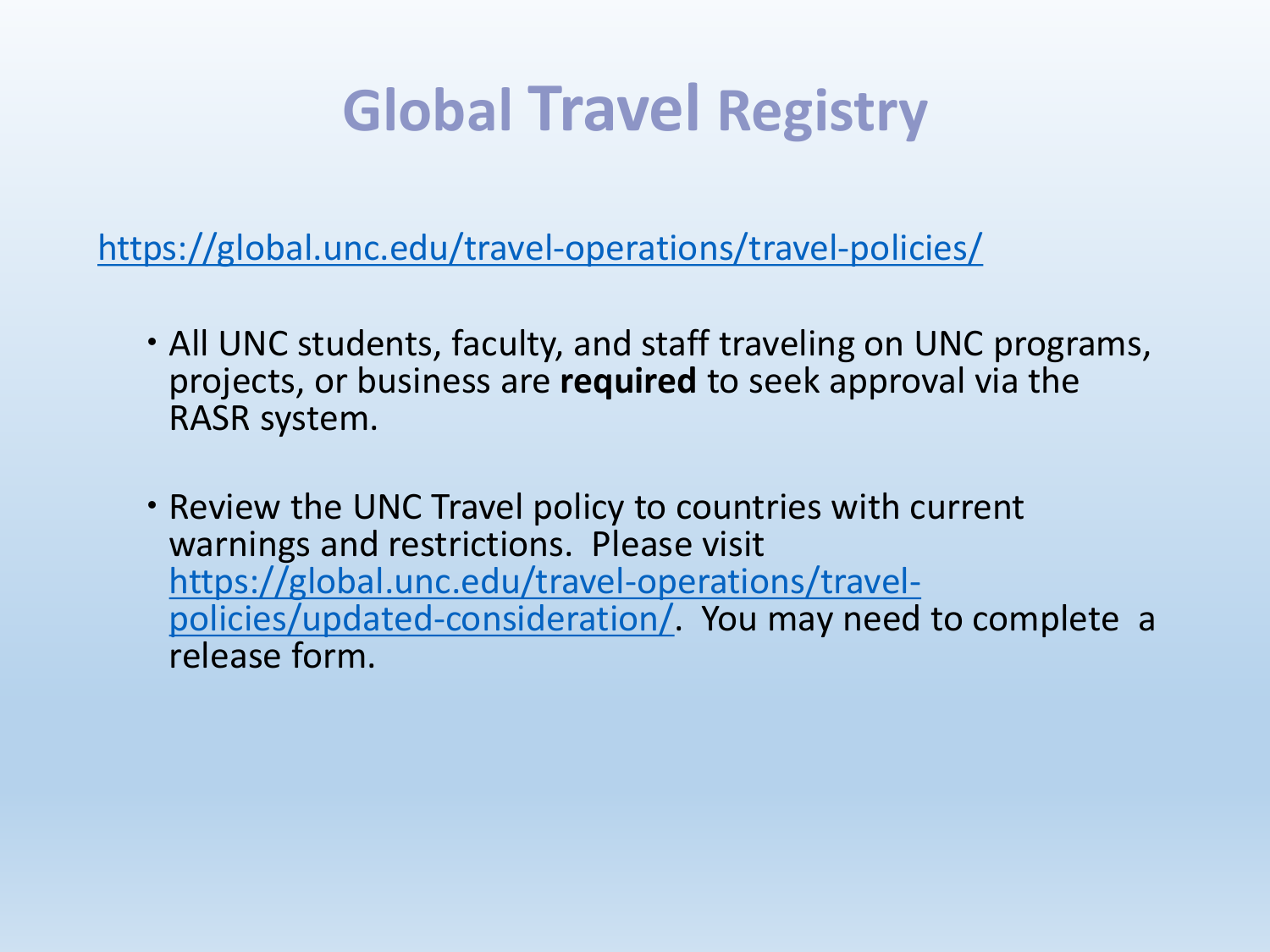## Reporting back

Due: September 15, 2021

Written travel reports are *required* by our sponsors.

They also help us identify areas of need and collect recommendations to make our programs more relevant.

Please share the outcomes of your activities. Were you successful in meeting your goals. If not, why not? And what did you learn? Do you have any recommendations or strategies for future applicants?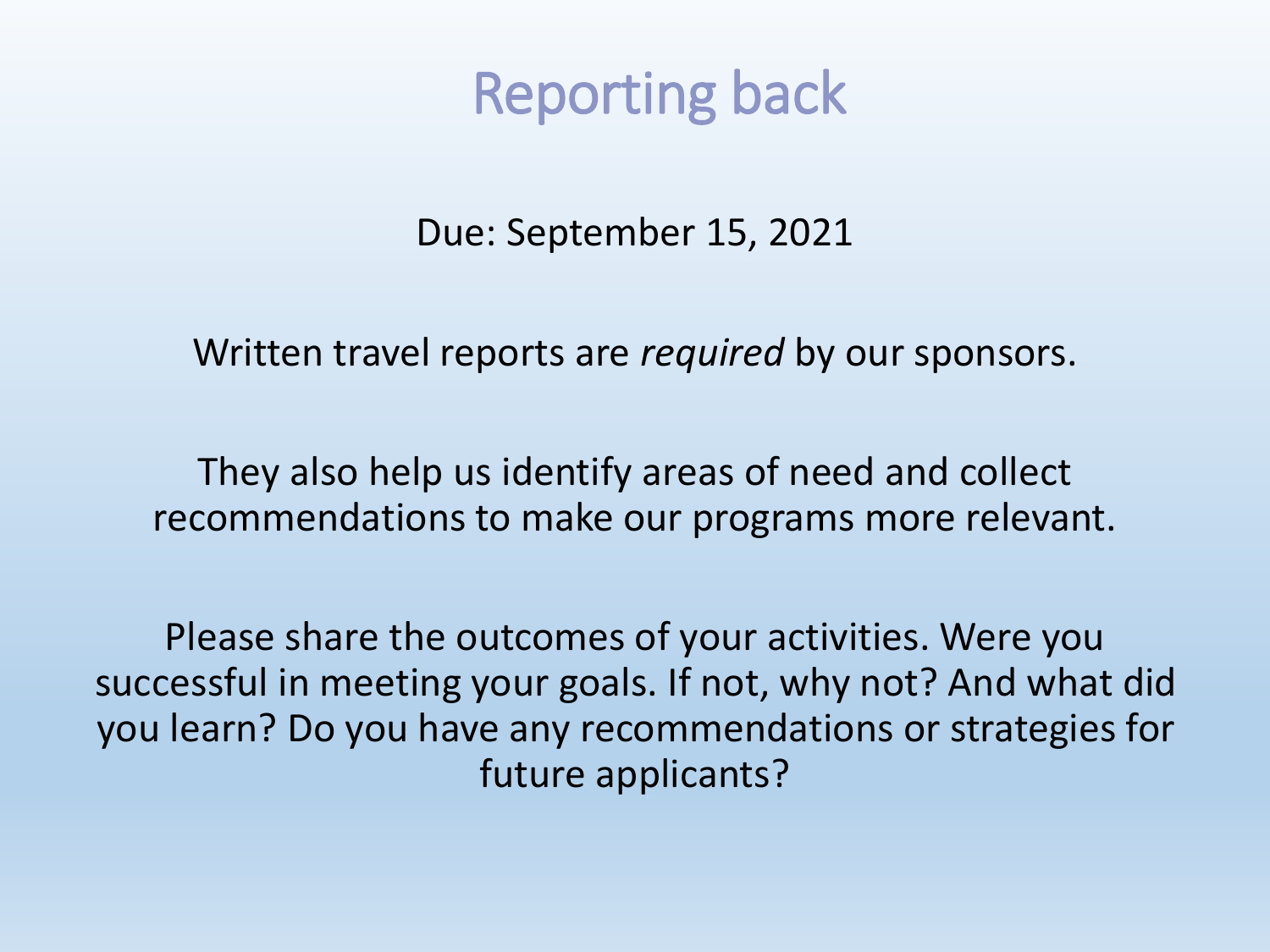#### Are you eligible to re-apply?

Sometimes Maybe Perhaps Possibly It happens Don't rule it out! Talk to us about your project